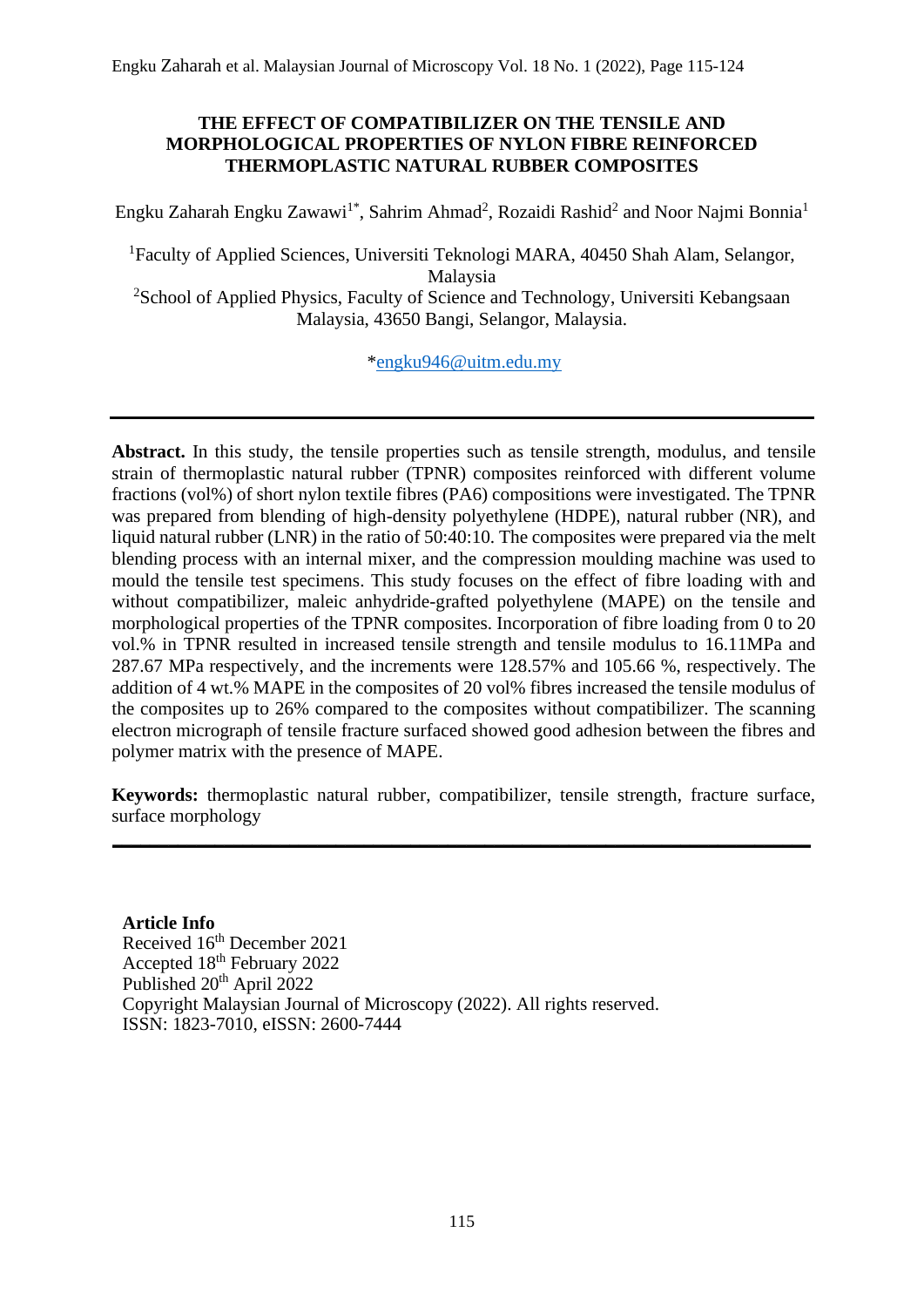#### **Introduction**

Composites based on thermoplastic and elastomer blends (TPE) reinforced with particle filler or fibres have become increasingly popular, including thermoplastic natural rubber blends (TPNR). TPNR is classified as a thermoplastic elastomer and is prepared by melt blending natural rubber with polyolefins such as polypropylene (PP) and polyethylene (PE) [1-8]. Its properties combine the advantages properties of vulcanised elastomers and plastic. Therefore, TPNR can be processed by conventional thermoplastic processing machinery [4-5, 8]. However, blending the natural rubber or elastomer with polyolefin may reduce the strength and stiffness of polyolefin. Therefore, in order to obtain the unique mechanical properties of TPE, attempts have been made to enhance the strength by incorporating particulate fillers, natural or synthetic fibres such as glass-fibre into these blends [4-5, 9-12]. The reinforcement of short fibres in the TPE composites usually manifested as increased tensile strength and modulus, decreased elongation and swelling compared to the elastomer matrix [5, 11-12].

The short nylon fibres were chosen in this study to reinforce TPNR due to the advantages of short fibres, such as easy processability, anisotropy in technical properties, high stiffness, and short fibres can be incorporated directly into the polymer matrix during the moulding process. Thus, this TPNR-Nylon composites will have properties similar to other TPE composites. Therefore, becomes a very suitable material for various uses in the field of engineering, such as in the automotive industry, for making shock-absorbing seals and bumper stops that require the capability of withstanding weathering [13]. The mechanical properties of these composites are also highly dependent on the adhesion of the matrix and fibres interfaces.

Therefore, to achieve maximum reinforcement, attempts have been made to promote the interfacial adhesion of fibers to the matrix by using various compatibilizing agents [12, 14- 16]. Studies by other researchers showed there were an improvement in tensile strength and modulus of thermoplastic elastomers composites with the addition of various compatibilizing agent. The use of a compatibilizer improve the compatibility and dispersion between the filler and the matrix by constructing a compatible hydrophobic coating of the polymer and the surface of filler. The effects of compatibilizing agent maleic anhydride-grafted polyethylene (MAPE) on the mechanical properties of recycled tire textile fibre (RTF) reinforced thermoplastic elastomer composites prepared from regenerated tire rubber (RR) and recycled high density polyethylene (rHDPE) blends have been studied by Ali and Denis [12]. Their results showed an improvement in tensile properties with the addition of MAPE compatibilizer. A morphological result showed the level of blend interaction surface of RR particles with MAPE highly enhanced the interfacial adhesion between the fillers and rHDPE resulting in improved homogeneity RR and RTF distribution.

The purpose of this article is to examine the effect of different loading of nylon short fibre with and without MAPE compatibilizer on the tensile properties and morphological aspect of TPNR-Nylon fibre composites. The fibre-matrix adhesion has been analysed by using scanning electron microscopy studies.

### **Materials and methods**

*Materials.* The high-density polyethylene (HDPE) material used in this study with a density of 0.95 g/cm<sup>3</sup> manufactured by Polyethylene Malaysia Sdn. Bhd. Natural rubber, (SMR-L grade) was purchased from Guthrie (M) Bhd. The fibre used was short Nylon fibres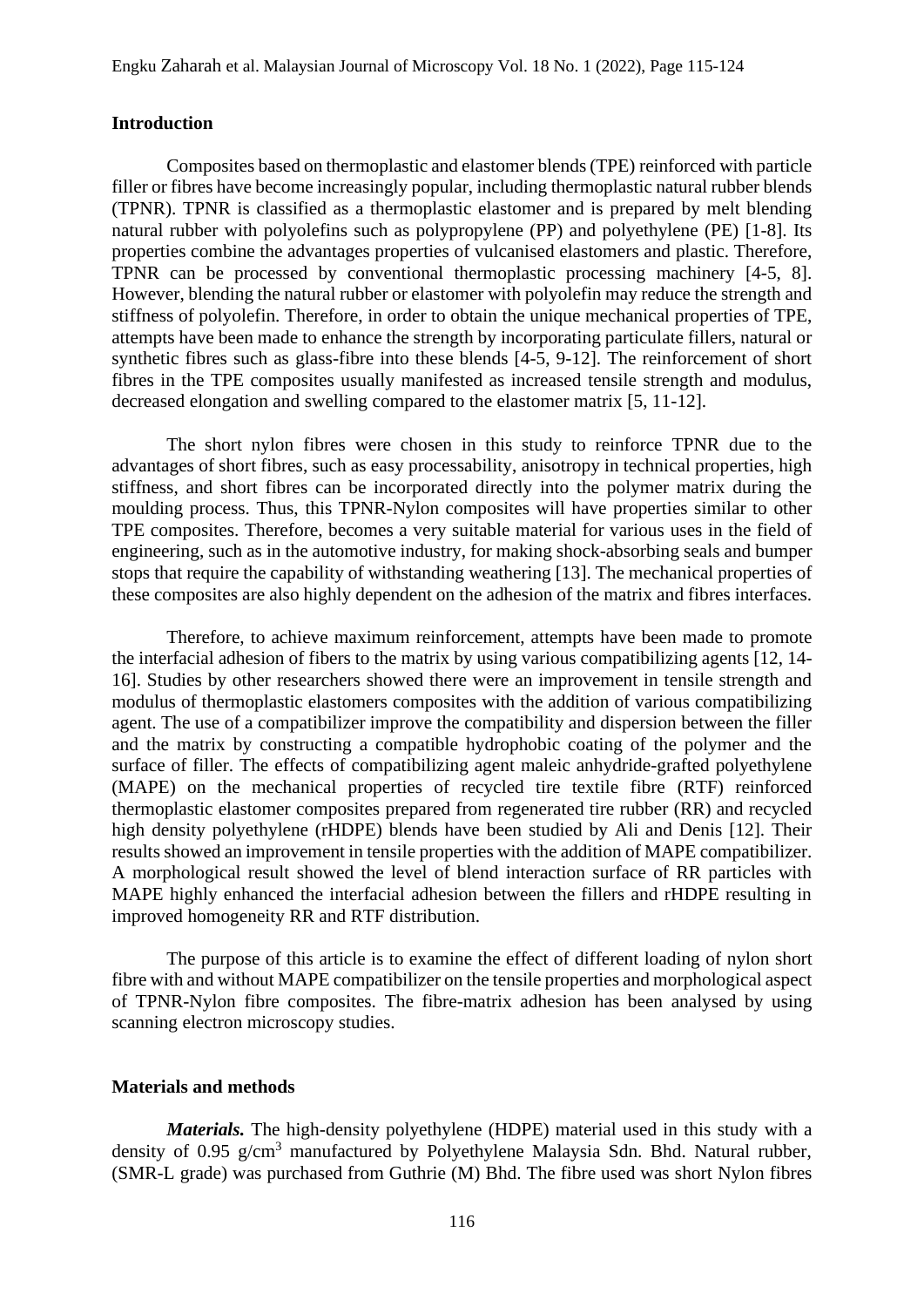(PA6) with 6 mm long with the density of 1.14  $g/cm<sup>3</sup>$  (product of Du Pont U.S.). Compatibilizer, maleic anhydride-grafted polyethylene (MAPE), was purchased from Aldrich Chemical Comp. Inc. Liquid natural rubber was prepared from SMR-L grade of natural rubber by photochemical oxidation [6-7].

*Preparation of TPNR composites.* All the samples used in this study were prepared by the melt blending method in an internal mixer (Haaker Rheomix, Model 600). The thermoplastic natural rubber (TPNR)-Nylon fibres composites were prepared by using 0, 5, 10, 15 and 20 vol.% fibres. The composition of the TPNR blend was fixed at 50 wt% HDPE, 40 wt% NR and 10% LNR (liquid natural rubber). The Nnylon fibre was dried at 80  $\degree$ C for 6 hours before melt blending. The melt blending of TPNR was performed at the temperature of  $160^{\circ}$ C with rotor speeds of 60 rpm for 13 minutes. For the preparation of composites, at the start of mixing, the NR, HDPE and LNR were added into the mixing chamber, followed by nylon fibres after 3 minutes later. Whenever compatibilizer was required, a 4 wt.% MAPE was added simultaneously with HDPE during the melt blending. Subsequently the composites compounds were compress moulding into standard dumbbell shape of tensile test specimens at the moulding temperature of 160  $\degree$ C for 10 minutes and then cooled under pressure for 5 minutes.

*Mechanical testing.* Tensile test was performed according to ASTM D-638, at room temperature. The test was measured using a universal tensile tester at a 50 mm/min crosshead speed. The values of tensile modulus and tensile strength were determined. At least five specimens of each composition were used for the tensile test, and the average values reported.

*Scanning electron microscope.* The fracture surfaces of the gold-coated tensile test specimens were examined with a LEO 1450VP scanning electron microscope (SEM) at an acceleration voltage of 5 kV to evaluate the possible differences in fracture behaviour and analyse the dispersion of the fibres.

## **Results and Discussion**

*Tensile test.* Tensile test was performed to determine the tensile modulus, strength and tensile strain at break of this discontinuous fibre reinforced composites system. Fig. 1 shows the effect of nylon fibres loading on the tensile strength of TPNR composites with and without MAPE compatibilizer. The results show tensile strength of TPNR blends without MAPE increased up to 128.57% with the incorporation of 20% fibres. It shows that nylon fibres effectively enhanced the strength of the TPNR blend. This is due to the capability of fibres to support stress transmitted from matrix. A similar study by Ghanbari et al. showed that incorporation of glass fibres had increased the tensile strength of neat matrix prepared from thermoplastic polyolefin elastomers up to 190% but accompanied by a 60% decrease in the strain at yield [11]. Meanwhile, Figure 1 also indicates that the tensile strength of the composites with 5 vol% nylon fibres had increased up to 10% with addition of MAPE compatibilizer, and then gradually increased to 25% as increasing the fibre content to 20 vol.%. These results indicate that MAPE successfully enhances adhesion between nylon fibres and the TPNR matrix.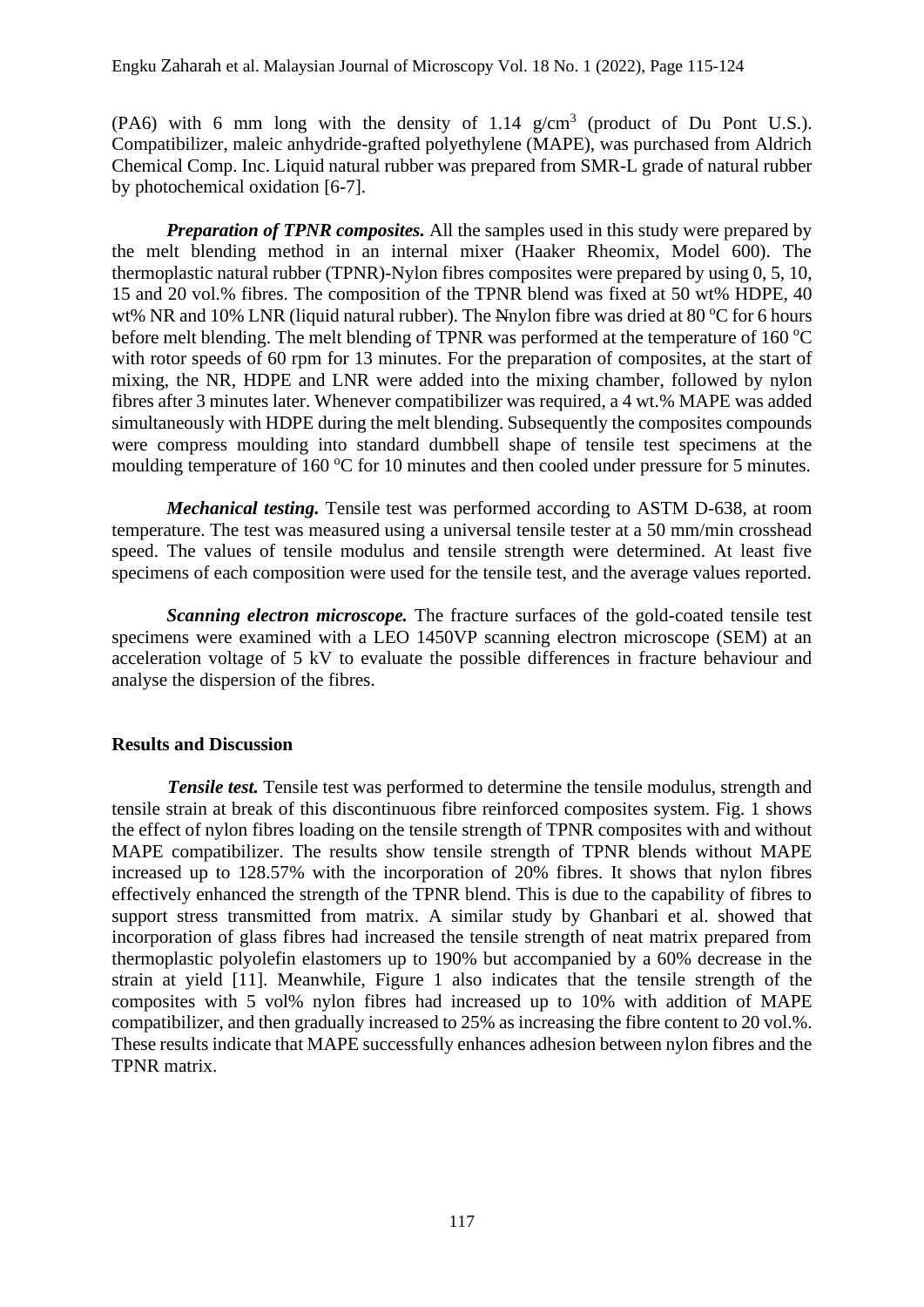

**Figure 1. Tensile strength as a function of fibre volume fraction for TPNR-nylon fibre composites with and without MAPE.**

Figure 2 shows the effect of nylon fibres on the tensile modulus of TPNR composites with and without MAPE. The addition of 20 vol% nylon fibres to TPNR without MAPE results in an increased in tensile modulus of the TPNR composites up to 105.66%. This indicates the ability of nylon fibres to impart greater stiffness to the TPNR blend. Other researchers also found that incorporating organic fibres gives rise to the more rigid material, showing a gradual increase of the modulus value as fibre content in the composite was increased [5].

It also can be observed in Figure 2 that addition of 4 wt.% MAPE into composites results in a substantial increase in stiffness at 5% fibre loading, while the rate of increase at higher fibres loading was more pronounced. The tensile modulus of TPNR composites with 20 vol% fibre increases to 26% with the addition of MAPE compatibilizer as compared without MAPE at the same fibre loading. The same trend was observed by Wang et al. [16] on the effects of compatibilizing agent (PP-g-MAH) on the mechanical properties of glass-fibrereinforced polypropylene (PP) composites. They observed that the addition of a compatibilizing agent increased the tensile strength due to the physical compatibility between the compatibilizer and PP matrix. Other researchers studied MAPE compatibilizer's effect on the mechanical properties of fibres reinforced thermoplastic elastomer [12, 14-15]. Their results showed that MAPE had significantly enhanced the tensile strength and modulus of the composites.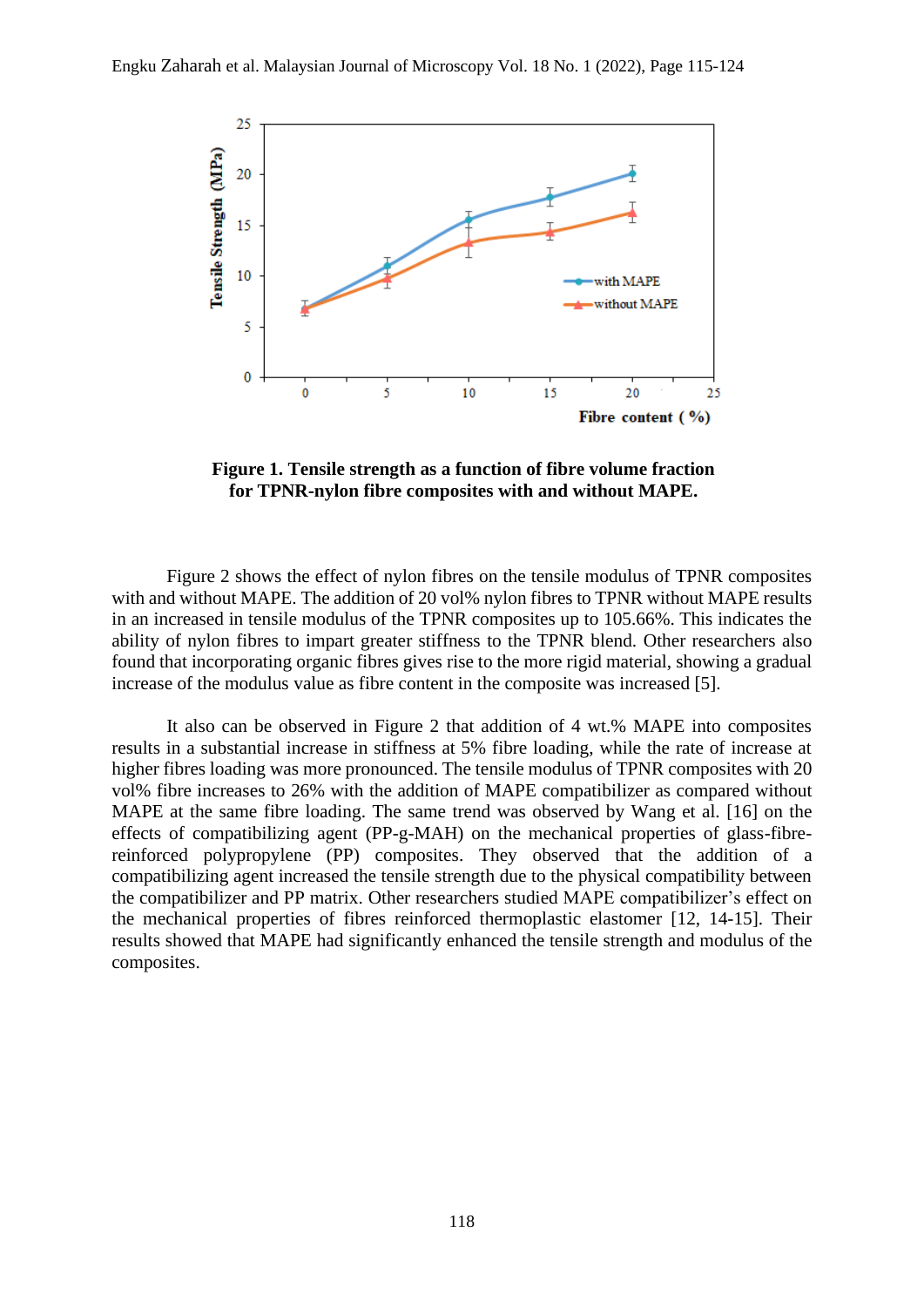

**Figure 2. Tensile modulus as a function of fibre volume fraction for TPNR- nylon fibre composites with and without MAPE.**

Although the tensile results show that the addition of nylon fibre had significantly improved the tensile strength and modulus of TPNR, the disadvantage was that the composites lost the extensibility property of the rubber matrix. Figure 3 indicates that the strain at break of TPNR decreases sharply with incorporation of nylon fibre at a very low fibres content (5%) and drops off more slowly at the higher fibre content. The reduction in the strain at break was contributed by embrittlement effect as the stiffness of the composites improved. Nevertheless, the results show that the addition of MAPE was slightly improved the tensile strain at break of the TPNR composites. Therefore, these results demonstrated that the mechanical properties are very much system dependent for a short fibre reinforced composite.



**Figure 3. Tensile strain as a function of fibre volume fraction for TPNR-nylon fibre composites with and without MAPE.**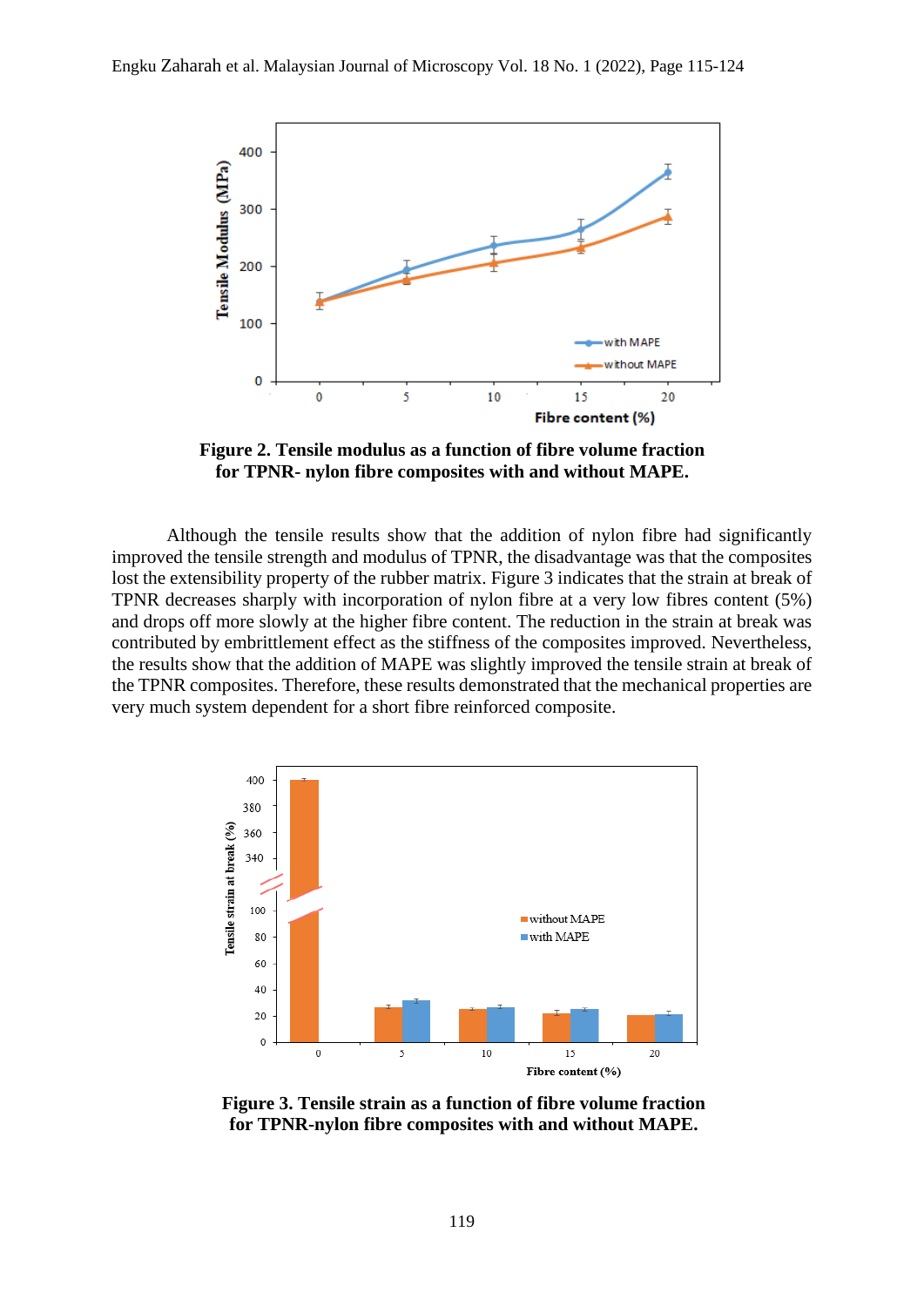## Engku Zaharah et al. Malaysian Journal of Microscopy Vol. 18 No. 1 (2022), Page 115-124

*Morphological examination.* The microstructural characterization of TPNR-nylon fibres composites was examined using scanning electron microscopy (SEM). Observation via SEM is one of the ways to study the effect of MAPE compatibilizer on the interaction of fibermatrix interface. The fibre–matrix interface properties are very important for the macroscopic mechanical properties of composite materials. Observations were made on the tensile fractured surfaces of the composite samples. Figure  $4(a)$  shows the fracture of composites with 10 vol<sup>%</sup> fiber loading. The circle marking in Figure 4(a) indicates the debonding of the fibers due to poor adhesion of fibers to the matrix. Meanwhile, Figure 4(b) shows the micrograph of composites with the addition of MAPE at the magnification of 100X indicating that the nylon fibers (10 vol.%) are evenly distributed in the TPNR matrix.



**Figure 4. SEM micrographs of facture surface TPNR-nylon fibres composites: (a) without MAPE and (b) with MAPE at 100x magnification.**

The fracture surface analysis of composites without MAPE compatibilizer at 500X magnification is shown in Figure  $5(a)$ . The results show the loose fibre ends sticking out of the surface of the TPNR matrix. The fibre surface is smooth and clean, and only a slight adhesion effect with the matrix. This indicates there was a lack of adhesion between the fibres and the matrix. Meanwhile, Figure 5(b) shows SEM micrographs of the fracture surface composite with the addition of MAPE. The micrograph shows the fibers being pulled-out from the matrix, where the surface of the fibres had been coated with a layer of the TPNR matrix. The fibres did not fracture but were pulled out of the matrix caused by matrix failure.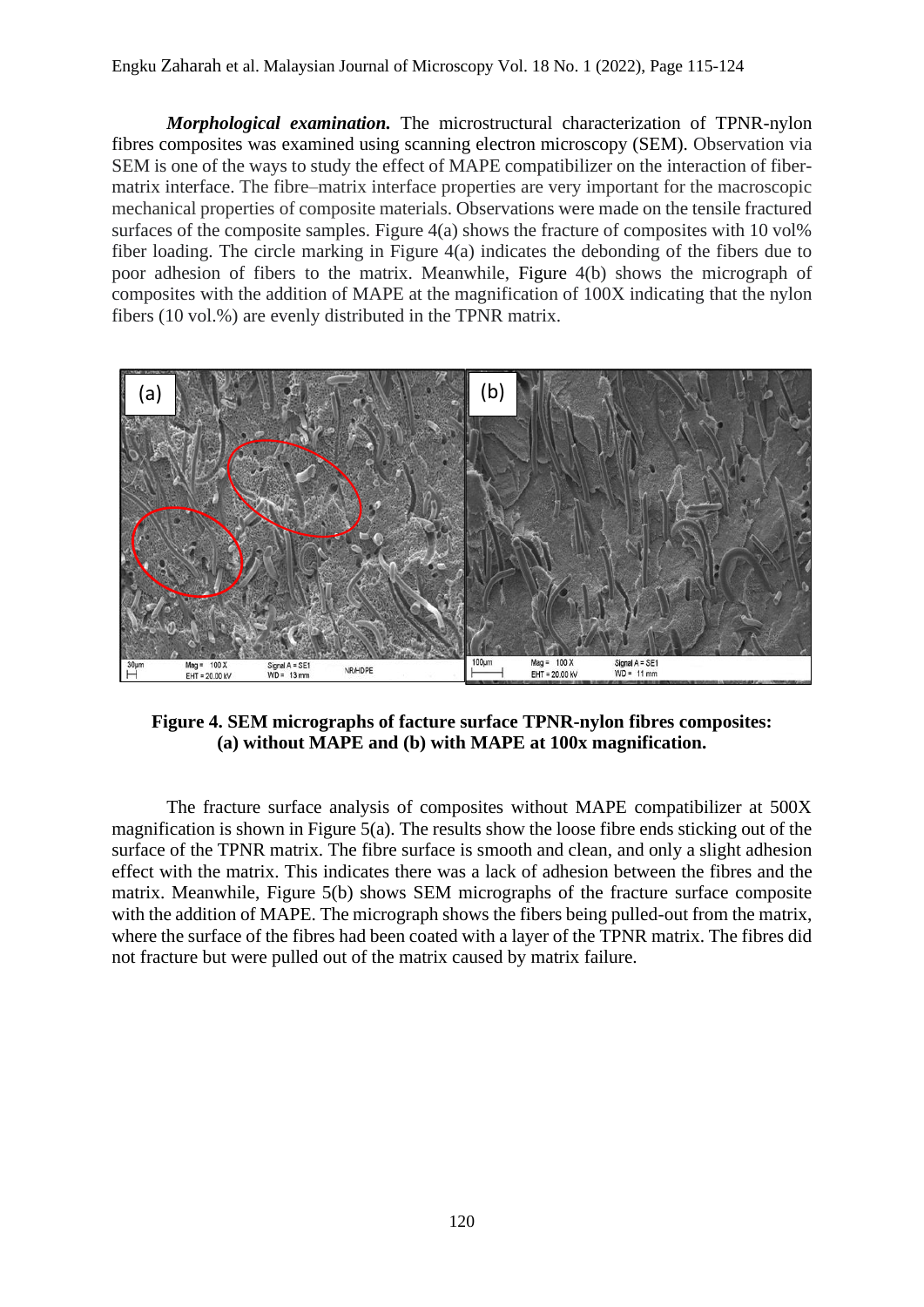

**Figure 5. SEM micrographs TPNR-nylon fibres composites: (a) without MAPE and (b) with MAPE compatibilizer at 500x magnification**

This showed that the micro-failure of the interface caused by the failure of the adhesion by the matrix was very close to the fiber and was not just debonding on the surface only. This result indicates that the interface adhesion was adequate, and it can be considered that the addition of MAPE was an effective way to promote better bonding between nylon fibers and the TPNR matrix. Therefore, increased the strength and stiffness of these composites. This may explain why the maximum stress of these composites was higher than that of composites without MAPE. It is already known that the mechanical properties are highly dependent on the composition of the composite as well as the interactions at the fiber and matrix interfaces.

Figure 6(a) and (b) shows the SEM micrograph of cross-section surface without and with the addition of MAPE after being immersed in the toluene for 24 hours. The samples were first cryofracture in liquid nitrogen prior to the immersion in the toluene. The dark voids in Figure 6(a) indicate traces of rubber droplets that have dissolved during the extraction process (shown with arrows). It can be seen that the thermoplastic forms a continuous phase and the rubber as a dispersed phase in this composites system. The voids around the fibers also indicate that the effect of the rubber was extracted out by toluene was poorly bonded to fibers.

Meanwhile, Figure 6(b) shows that the addition of MAPE caused the matrix to be even denser with small and homogenous distribution of rubber particles compared to Figure 6(a) and in turn helps better adhesion of matrix to the fibers. It can also be observed that the adhesions formed at the lower end of the fibers (after extraction with toluene) were well anchored to the TPNR matrix due to the presence of a compatibilizing agent. This observation was further confirmed by the increase in tensile strength and modulus of the composites, as discussed previously.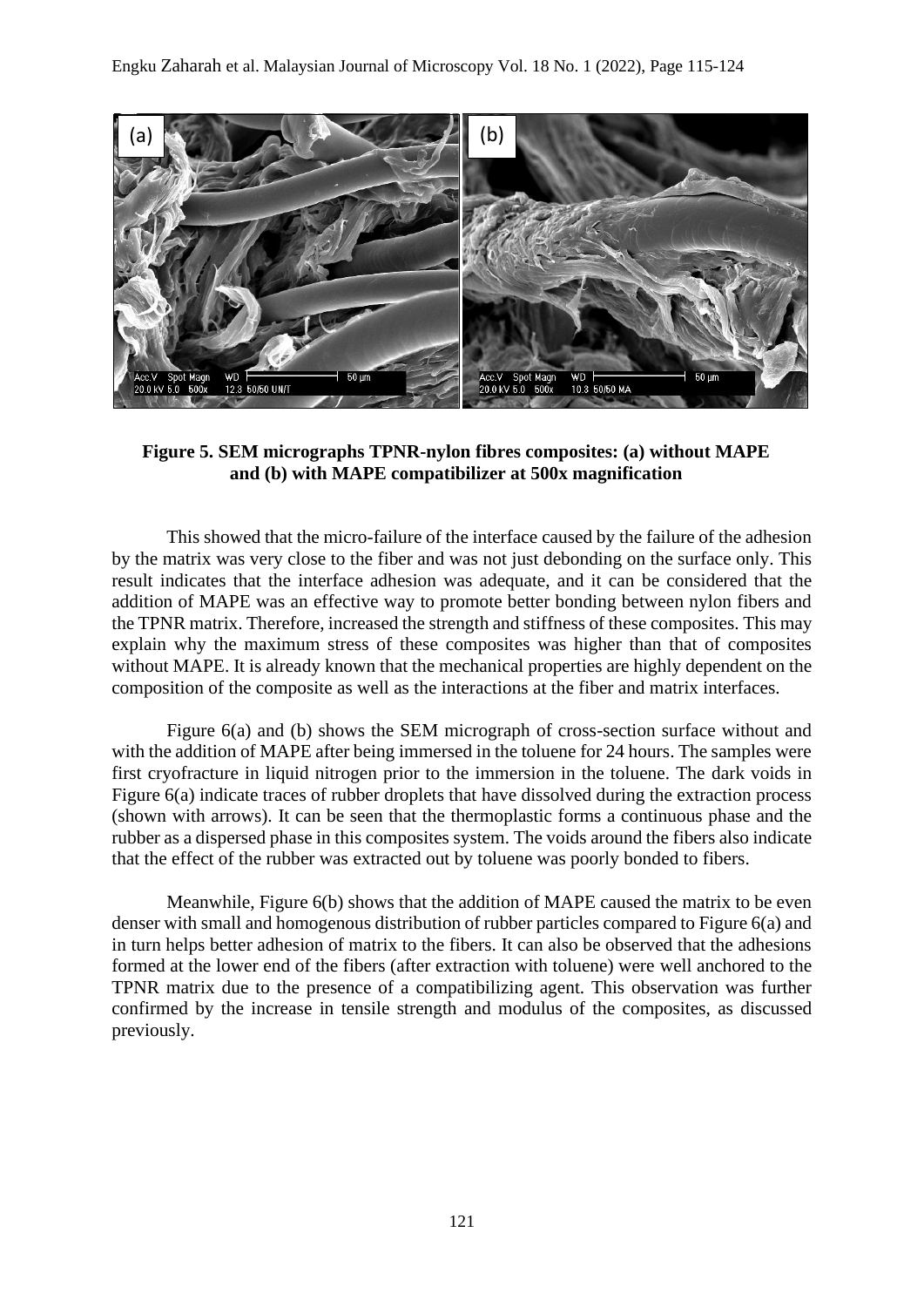

**Figure 6. SEM micrographs of TPNR-nylon fibres composites after immersion in toluene (a) composite without the addition of MAPE and (b) with MAPE at 1000x magnification.**

#### **Conclusion**

In conclusion, the polymer composites of TPNR reinforced with nylon (PA6) fibre was successfully prepared and investigated. It was found that the tensile strength and tensile modulus of the TPNR composites have increased with the increase of nylon fibre content from 5 to 20 vol.%. However, the tensile strain at break decreased with the incorporation of fibres. The result also shows that, the addition of compatibilizer (MAPE) increased the tensile modulus and tensile strength of the TPNR composites. Scanning electron micrograph results of the tensile fracture surfaces of TPNR composites indicated good adhesion between fibres and the matrix, thus contributing to increase in tensile strength of the composites.

#### **Acknowledgments**

The authors would like to thank Faculty of Applied Sciences, Universiti Teknologi MARA Malaysia, and Faculty of Science and Technology, Universiti Kebangsaan Malaysia for the research facilities and the assistance throughout this research.

### **Author Contributions**

All authors contributed toward data analysis, drafting and critically revising the paper and agree to be accountable for all aspects of the work.

## **Disclosure of Conflict of Interest**

The authors have no disclosures to declare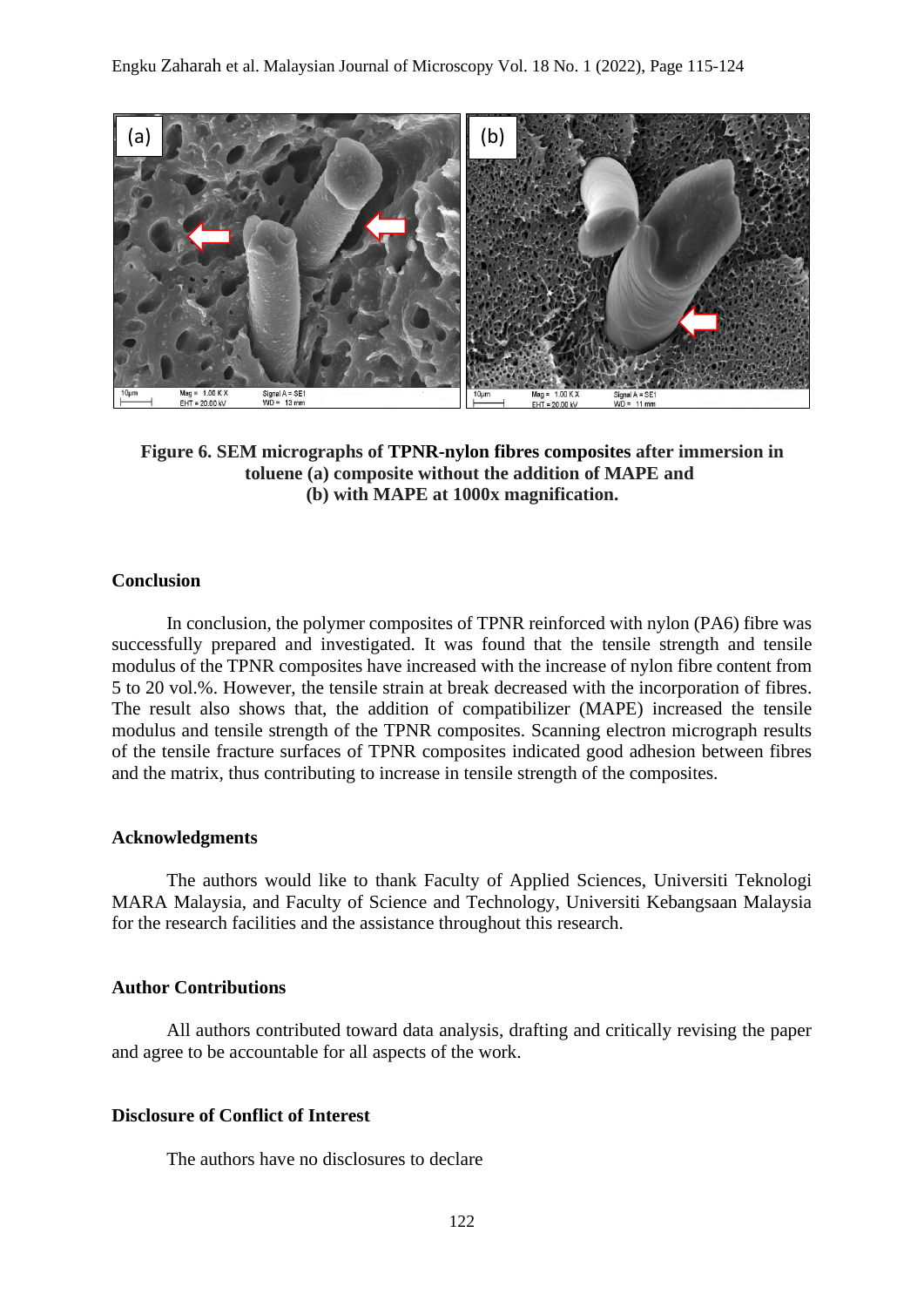## **Compliance with Ethical Standards**

Not applicable

# **References**

[1] [Varaporn,](https://onlinelibrary-wiley-com.ezaccess.library.uitm.edu.my/action/doSearch?ContribAuthorRaw=Tanrattanakul%2C+Varaporn) T., [Kesinee,](https://onlinelibrary-wiley-com.ezaccess.library.uitm.edu.my/action/doSearch?ContribAuthorRaw=Kosonmetee%2C+Kesinee) K. & [Pasaree,](https://onlinelibrary-wiley-com.ezaccess.library.uitm.edu.my/action/doSearch?ContribAuthorRaw=Laokijcharoen%2C+Pasaree) L. (2009). Polypropylene/natural rubber thermoplastic elastomer: Effect of phenolic resin as a vulcanizing agent on mechanical properties and morphology. *J. Appl. Polym. Sci*., 112 (6) 3177-3774.

[2] Safia, M., Farid, R. & Abdelmalek, D. (2012). The Physical Modification of a Natural Rubber-Polypropylene Thermoplastic Elastomer Blend by Azobisformamide Blowing Agent. ISRN Polym. Sci.*,* 2012 1-6.

[3] Wickramaarachchi, W. V. W. H., Walpalage. S. & Egodage, S. M. (2019). Identification of the Best Blend Composition of Natural Rubber-High Density Polyethylene Blends for Roofing Applications. *Int. J. Chem. Eng*.*,* 13 (4) 1-5.

[4] Zawawi, E. Z. E., Sahrim, A. & Rasid, R. (2012). Effect of Melt-Blending Conditions on the Properties of HDPE/NRBlends/Organoclay Nanocomposites. Adv Mat Res.*,* l. 576 322- 325.

[5] Sameni, J.K JK., Ahmad, S. H. & Zakaria, S. (2004). Effect of MAPE on the Mechanical Properties of Rubber Wood Fiber/Reinforced Thermoplastic Natural Rubber. *Adv. Polym. Technol*.*,* 23 (1) 18-23

[6] Sahrim, A., Ibrahim, A., Che Som, S., Kohjiya, S. & Yoon, J.R. (1994). Natural rubber-HDPE blends with liquid natural rubber as a compatibilizer. I. Thermal and mechanical properties. *J. Appl. Polym. Sci*., 51 1357–1363.

[7] Ibrahim, A., Sahrim, H.A. & Che Som, S. (1995). Blending of natural rubber with linear low-density polyethylene. *J. Appl. Polym. Sci*., 58 1125–1133.

[8] Fabio, R., Passador, G. J. A. R. & Luiz, A. P. (2013). Thermoplastic Elastomers Based on Natural Rubber/Polypropylene Blends: Effect of Blend Ratios and Dynamic Vulcanization on Rheological, Thermal, Mechanical, and Morphological Properties, *Journal of Macromolecular Science, Part B*, 52(8) 1142-1157.

[9] Justyna, M., Marcin, M. & Krzysztof, S. (2019). Thermoplastic Elastomer Biocomposites Filled with Cereal Straw Fibers Obtained with Different Processing Methods-Preparation and Properties. *Polym*., 11 641, 1-15.

[10] Justyna, M., Marcin, M. & Krzysztof, S. (2020). Thermoplastic Elastomeric Composites Filled with Lignocellulose Bioadditives, Part 2: Flammability, Thermo-Oxidative Aging Resistance, Mechanical and Barrier Properties. *Mater.,* 13 1608, 1-15

[11] Ghanbari, A., Jalili, N. S., Haddadi, S. A., Arjmand, M. & Nofar, M. (2020). Mechanical Properties of Extruded Glass Fiber Reinforced Thermoplastic Polyolefin Composites. *Polym. Compos*.*,* 41 (9) 3748–3757.